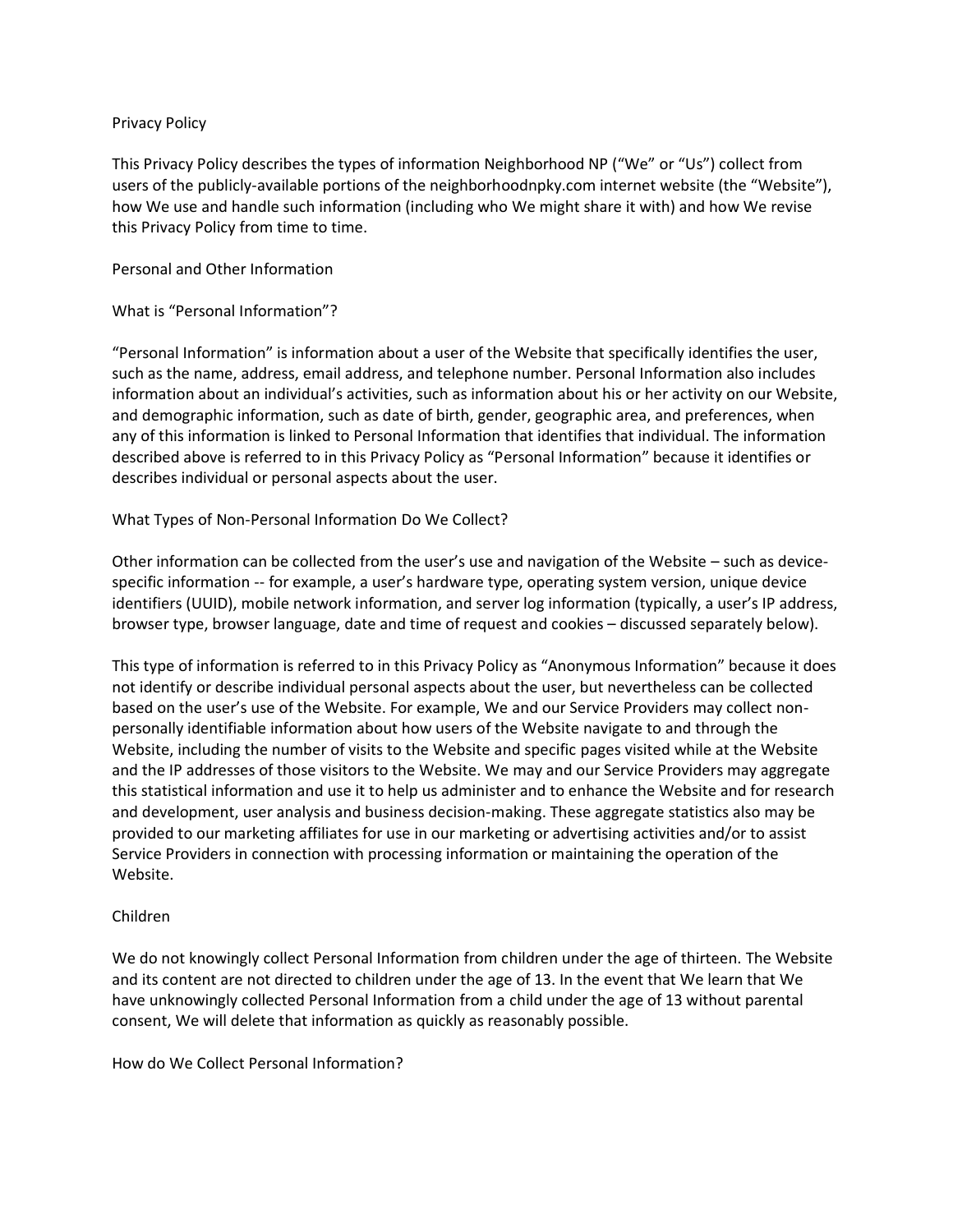We collect your Personal Information primarily from your voluntary submission as described in this Privacy Policy. We may also collect your Personal Information (in addition to Anonymous Information connected to your usage) when we review your usage practices or patterns.

Your log-in information is automatically reported by your web browser to our server each time you make a request to access a web page and may also be reported when the content of the webpage is downloaded to your browser. When you use the Website, our servers automatically record some of your log-in information (including your web request), your IP address, your browser type, your hardware type, and other types of Anonymous Information identified above, any referring websites/URL's, the number of clicks you implemented on the Website, what pages you viewed and other such information. This information helps Us improve the Website and more accurately provide it to you.

We may also collect and process information about a user's actual location, using the user's IP address, GPS, and other methods using sensors in nearby equipment, such as Wi-Fi access points and cell towers.

We may collect this information passively using technologies such as standard server logs, cookies, and clear GIFs (also known as "Web beacons"). We use passively-collected information to administer, operate, and improve the Website and our other services and systems, to improve the effectiveness of advertising on our Website, and to provide advertisements and other content that is tailored to you.

If we link or associate any information gathered through passive means with Personal Information, or if applicable laws require us to treat any information gathered through passive means as Personal Information, we treat the combined information as Personal Information under this Policy. Otherwise, we use and disclose information collected by passive means in aggregate form or otherwise in a nonpersonally identifiable form.

How Do We Use Personal Information Collected?

We use your Personal Information to authenticate your access and use of the Website; to respond to your e-mail inquiries (when we deem such response to be appropriate); to respond to your submission of "Contact Me," or other forms or requests which involve your requests for information from Us; to send you notices about changes to the Website; to send you notices about services We may offer from time to time (including service-related announcements): to send you marketing information through our CRM system; and to manage and improve the Website to optimize products and services.

We may also use your Personal Information (such as search terms) to optimize exposure and availability on external web search engines such as Google®.

We, like many businesses, sometimes engage other companies ("Service Providers") to perform certain business-related functions (such as maintaining databases, distributing information, processing transactions, and hosting services). When We engage a Service Provider to provide such businessrelated functions, We provide them with the information they need to perform such function, and such information may include Personal Information of a user. Service Providers are typically authorized to use such information only as necessary to provide such services to Us.

From time to time, We may share Personal Information you provide us to third parties in your geographical region who have an interest in marketing to you. If a user receives such marketing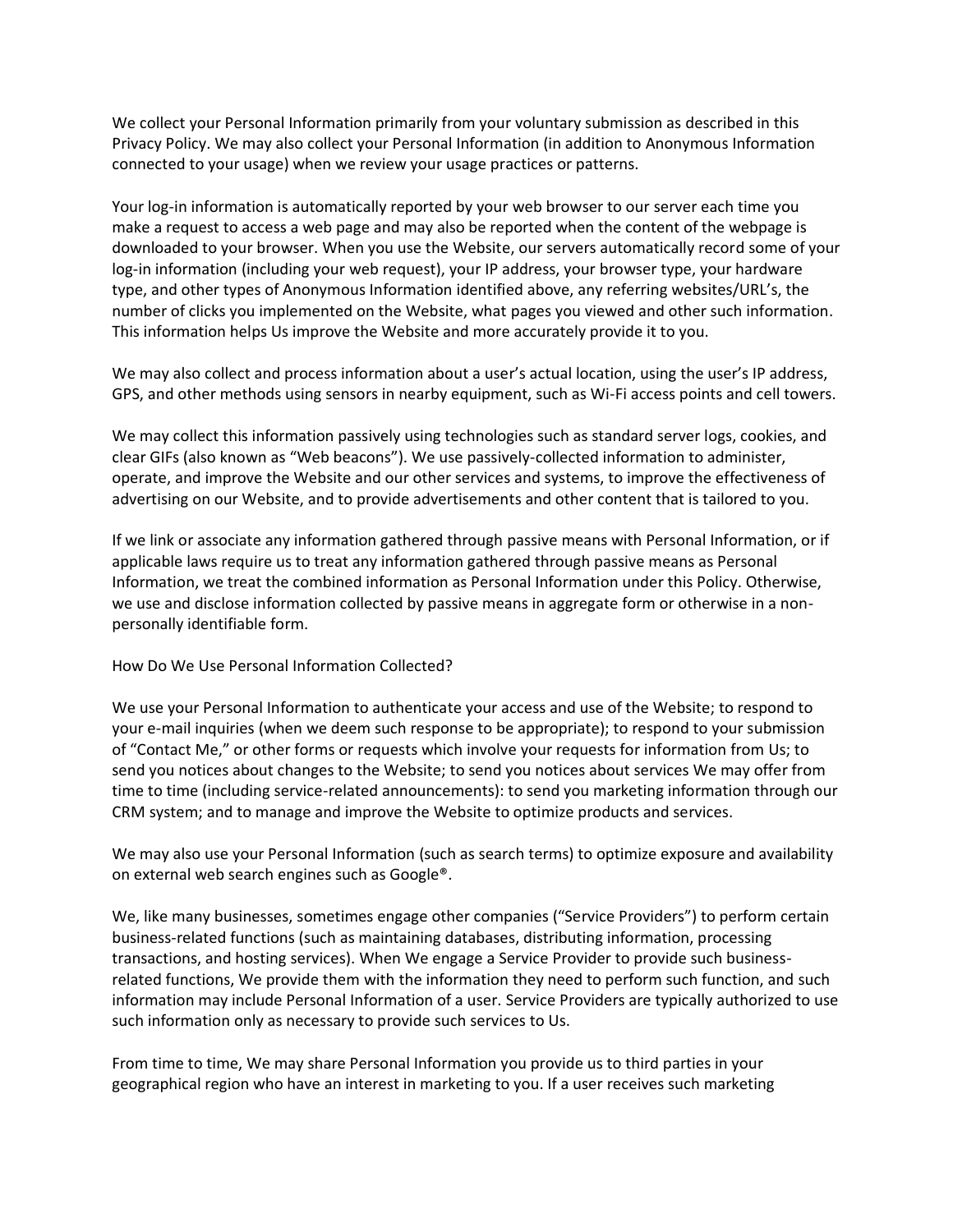communications, the user may opt out by following the "unsubscribe" procedure included with such marketing communication.

We may disclose Personal Information in limited situations where necessary to comply with law, administrative or civil process, or to enforce the terms of use of the Website or other legal or equitable rights or entitlements, in our sole discretion.

Google® Analytics. The Website may employ Google® Analytics advertising features that collect data about your traffic via Google® advertising cookies and anonymous identifiers (see "Tracking Cookies/Web Beacons/Social Media Widgets" below) as well as data collected through standard Google® Analytics implementation. We strive to adhere to Google® Analytics Advertising policies. We will not facilitate the merger of personally-identifiable information with non-personally identifiable information collected through any Google® advertising product or feature. We reserve the right to test, turn-on or turn-off any of the Google® Analytics features from time to time without notice to you. By utilizing certain Google® Analytics Advertising Features, we are required to disclose the following information:

The Website may employ Google® Analytics Display Advertising features.

The Website and other third-party vendors may use first-party cookies (such as the Google® Analytics cookie) or other first-party identifiers, and third-party cookies (such as the DoubleClick cookie) or other third-party identifiers together.

Visitors to Our out site can opt-out of the Google® Analytics Advertising Features used, including through Ads Settings, Ad Settings for mobile apps, or any other available means (for example, the NAI's consumer opt-out).

In the event that our business is acquired by a third party, all or any party of the data collected by Us through a user's use of the Website may be among the assets transferred to the third party in connection with such transaction. The third party would thereafter be entitled to review and use such information (including Personal Information) in connection with its business activities, and in such case, the Privacy Policy of the third party may thereafter apply to such information, rather than this Privacy Policy.

Except as required by law, We do not provide a process for individuals who use or visit the Website to review and request changes to any of their personally identifiable information collected through the Website.

#### Information Security

We store Personal Information using generally accepted encryption and data-storage technology. We cannot guarantee that any information is totally secure. Even though We review such encryption, data storage and data processing practices and security measures from time to time, third parties may unlawfully access, intercept or otherwise become aware of Personal Information or private communications. We do not represent or warrant that the Website is protected from such unlawful interception or other harmful events, such as computer viruses, malware, data mining and security or privacy threats. We are not responsible for intercepted information sent via electronic means, including e-mail or e-commerce transactions. You hereby release Us, Service Providers engaged by Us, and our respective officers, directors, members, managers, employees, agents and assigns, from any and all claims, costs or expenses arising out of or relating to the use of information intercepted or accessed by third parties in an unauthorized or unlawful manner.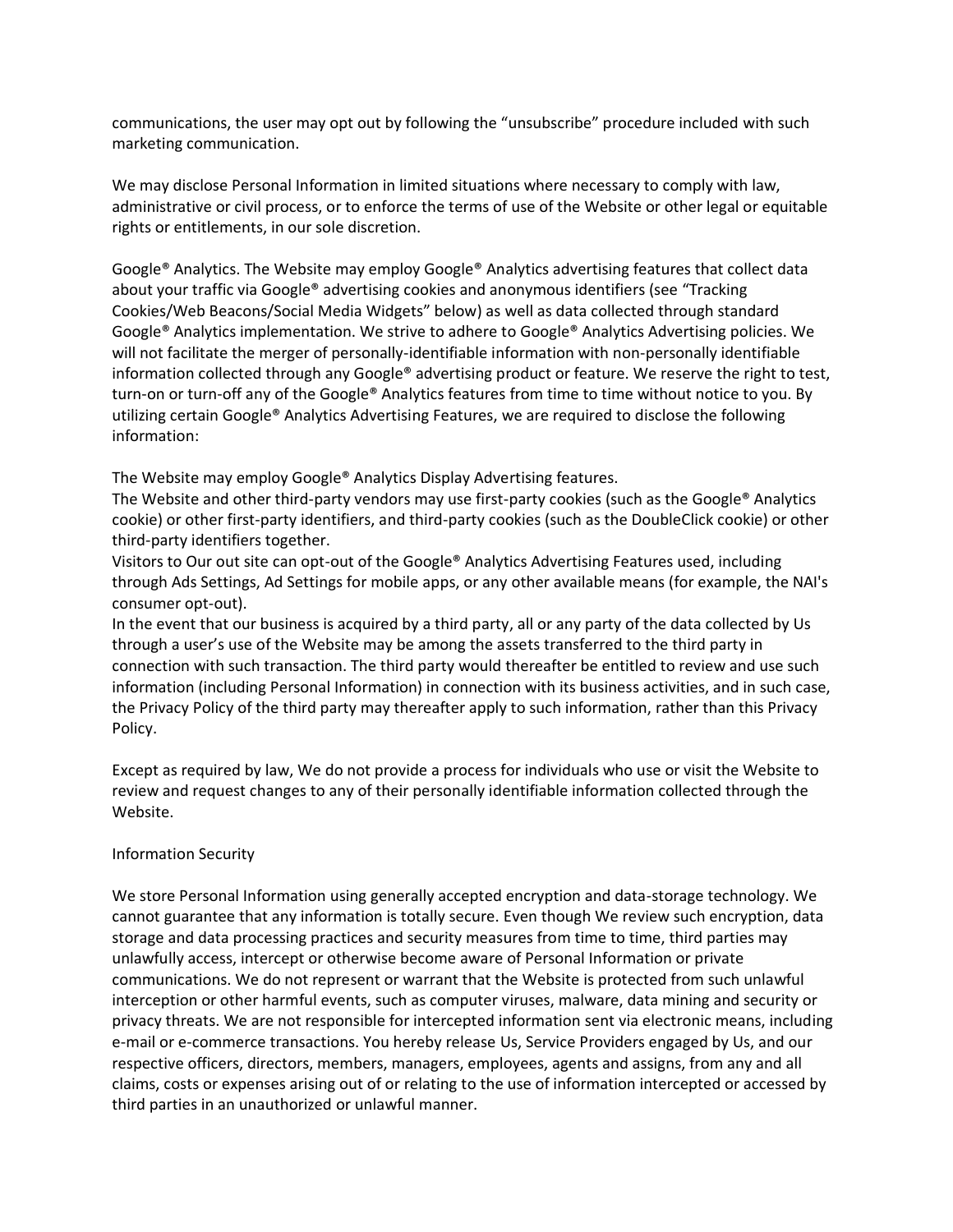## Tracking Cookies/Web Beacons/Social Media Widgets

An internet tracking cookie (or HTTP cookie) or web beacon is a small piece of text or code stored on a user's device by a web browser (such as Internet Explorer®, Apple® Safari®, Google® Chrome®, or Mozilla® Firefox®). Web pages (like those incorporating the Website) use tracking cookies for authentication, session navigation tracking, and storing site preferences. We use tracking cookies to better serve you when you return to the Website.

If you do not want to enable the Website to place tracking cookies on your computer, you can adjust your web browser's security settings to block tracking cookie placement. You can also adjust your web browser settings to notify you when your computer receives a tracking cookie, which gives you a chance to decide whether or not to accept the tracking cookie before it is placed on your device. If you decide not to accept a tracking cookie from the Website, you may not be able to use all of the features of the Website. Please refer to the instructions and information provided by your particular web browser. Please be aware that our Website may not always or may not fully respond to "do not track" and similar signals in even if you follow your browser's instructions. As such, if you do not wish to be tracked, please do not use this Website.

Please also be aware that in the course of your use of the Website or other services provided by third parties ("Third-Party Services"), including, for example, Google Analytics, may set cookies on your hard drive or use other means of passively collecting information about your use of the Website, Third-Party Services or other services or content. To do this, they may use first-party cookies (which are set by the same domain your browser is receiving data from) or third-party cookies (which are set by a different domain). We also may make non-personally identifiable information available to Third-Party Services, and these Third-Party Services may collect such information, to assist such parties in understanding our users' activities and usage patterns on the Websites. WE DO NOT HAVE ACCESS TO, OR CONTROL OVER, THE ACTIONS OF THIRD-PARTY SERVICES. EACH PROVIDER OF THIRD-PARTY SERVICES USES INFORMATION THAT IT COLLECTS IN ACCORDANCE WITH ITS OWN PRIVACY AND SECURITY POLICIES.

For example, the Website may include social media features, such as "share" widgets through Facebook®, Twitter® or Google+®, "like" buttons through Twitter® and Facebook®, and interactive miniprograms that run on the Website or which populate from third party video sources such as YouTube® and Vimeo®. Such features may collect a user's IP address, which pages the user visits on the Website, and may set a cookie to enable the feature to function properly. Social media features and widgets may be hosted by a third party or hosted directly on the Website. User's actions with social media features may be governed by the privacy policy of the provider of the social media features.

We may also use Remarketing with Google Analytics or other remarketing tools to advertise online. This enables third-party vendors, including Google, to show our ads on sites across the Internet. Such thirdparty vendors, including Google, may use first-party cookies (such as the Google Analytics cookie) and third-party cookies (such as the DoubleClick cookie) together to inform, optimize, and serve ads based on your past visits to our Sites. For information on how you can opt out of Google's use of cookies for interest-based ads please visit Google's Ads Settings. Other advertising vendors we may use include, without limitation, Facebook, Twitter, and Yahoo!.

For more information about Internet-based ads, or to opt out of having your web browsing information used for behavioral advertising purposes, please visit www.aboutads.info/choices.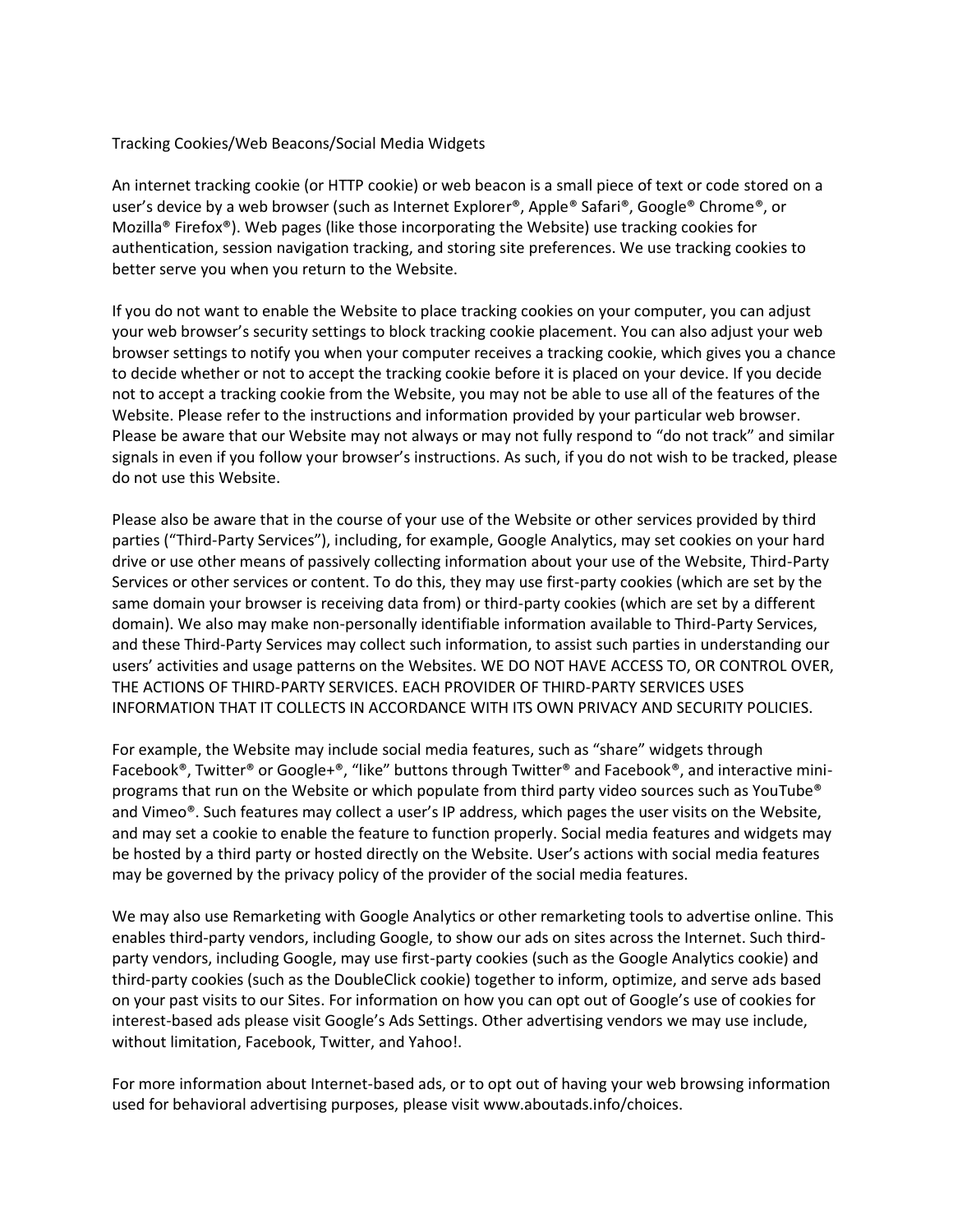#### "Do Not Track" Policy

As noted above, you should assume that the Website does not currently respond to a "do not track" or similar signals.

#### Third Party Site Links

We may provide HTML links to third party websites. We are not affiliated with third parties to whom we provide such links, and We are not responsible for the content, accuracy or privacy practices of the websites to which such HTML links are directed. This Privacy Policy applies only to the Website and not to any third party web pages or domains operated by third parties. As a general rule, you should always consider checking the privacy policies of third party websites before submitting Personal Information to such websites.

# Governing Law; Individual Nature of Claims

This Privacy Policy is governed by and interpreted pursuant to the law of the state in which Our principle offices are located, in the United States of America. If any dispute arises in connection with your use of the Website, the arbitration tribunals and courts of the county and state in which Our principle offices are located, in the United States of America, shall have exclusive jurisdiction and venue over such dispute. Visitors or users of the Website who are subject to the jurisdiction of countries other than the United States of America must not submit information of any kind to or through the Website, and waive all liability of Us, our Service Providers, and our respective directors, managers, officers, employees, affiliates, successors and assigns with respect to submission of such information. ALL USERS OF THE WEBSITE AGREE THAT ANY DISPUTE RESOLUTION PROCEEDINGS WHETHER IN ARBITRATION OR IN COURT WILL BE CONDUCTED ONLY ON AN INDIVIDUAL BASIS AND NOT IN A CLASS, CONSOLIDATED OR REPRESENTATIVE ACTION. Users of the Website further agree that any claim against Us, Service Providers or its affiliates is personal to the user, and any such claim shall only be resolved by an individual arbitration, and shall in no event be brought as a class arbitration, a class action, or any other representative proceeding. The arbitrator may only conduct an individual arbitration, and may not consolidate more than one person's claims and may not preside over any form of representative or class proceeding.

# California Privacy Rights

A business subject to California Civil Code section 1798.83 is required to disclose to its California customers, upon request, the identity of any third parties to whom the business has disclosed personal information within the previous calendar year, along with the type of personal information disclosed, for the third parties' direct marketing purposes. Please note that under California law, businesses are only required to respond to a customer request once during any calendar year.

In addition, a business subject to California Business and Professions Code Section 22581 must allow California residents under age 18 who are registered users of online sites, services or applications to request and obtain removal of content or information they have publicly posted. If this applies to you and you wish to make such a request, your request should include a detailed description of the specific content or information to be removed. Please be aware that your request does not guarantee complete